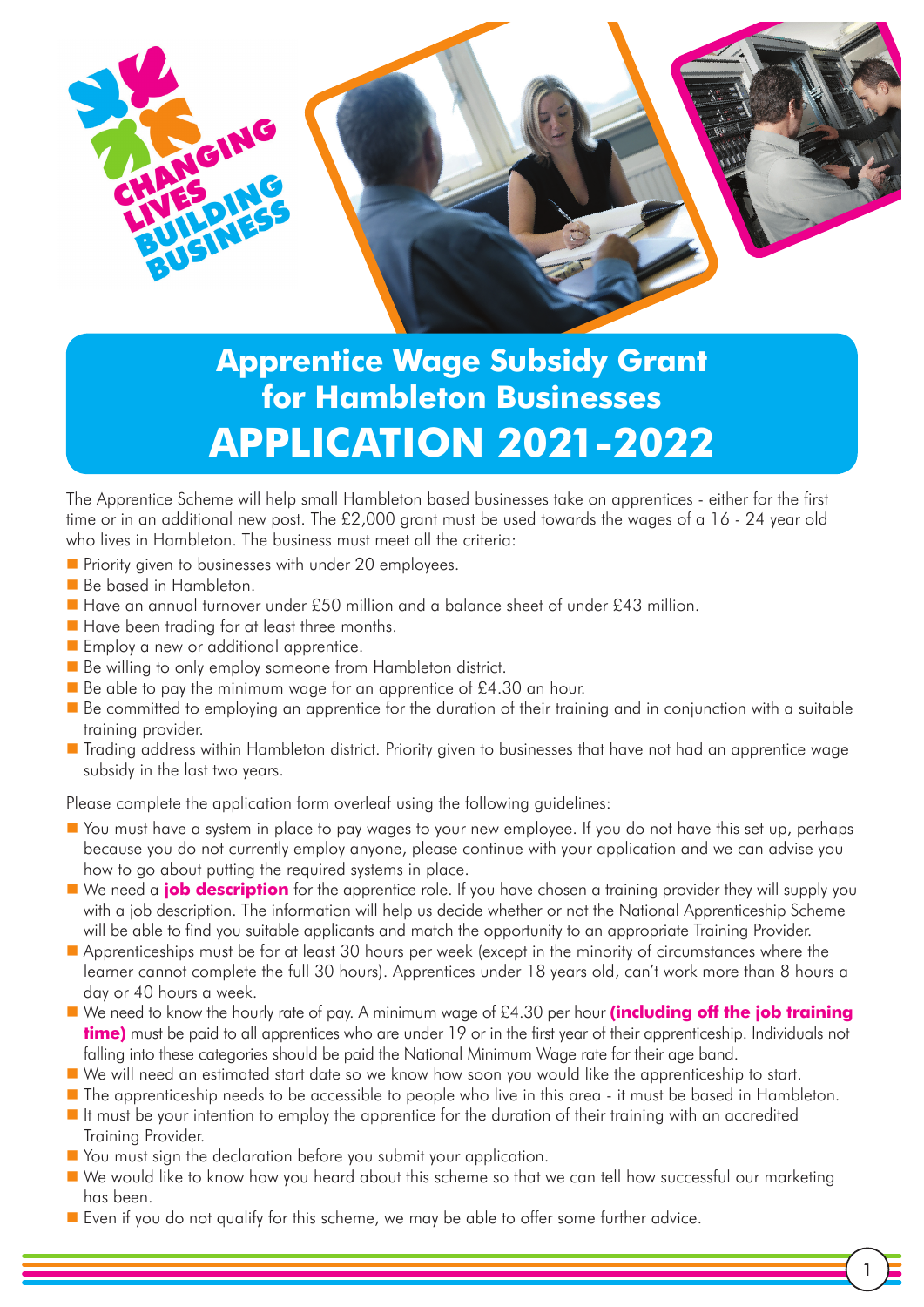# **Please read the Employers Fact Sheet and Wage Subsidy Grant Application Guidelines on the front of this form before completing. This form is editable - it can be saved, typed into and emailed. For more information call 01609 767058.**

How many **full time equivalent** employees does your business have (including agency staff and employees of parent and subsidiary businesses)?

.................................................................................................................................................................

|                                                                               | <b>YES</b> | <b>NO</b> |
|-------------------------------------------------------------------------------|------------|-----------|
| Is your trading address within Hambleton?                                     |            |           |
| Is this a new post?                                                           |            |           |
| Has your business an annual turnover less than £50 million?                   |            |           |
| Is the balance sheet total less than £43 million?                             |            |           |
| Has your business been established/operational for at least three months?     |            |           |
| Can you commit to employing an apprentice for the duration of their training? |            |           |
| Does the business pay business rates?                                         |            |           |
| Has small business rate relief been granted?                                  |            |           |

Please provide your Business Rates and/or Council Tax account number as shown on your Demand Notice (they both have 10 digits with a check digit so 11 in total)

Business rate account number: .................................................................................................................... Council tax account number:.......................................................................................................................

## **Business Information**

2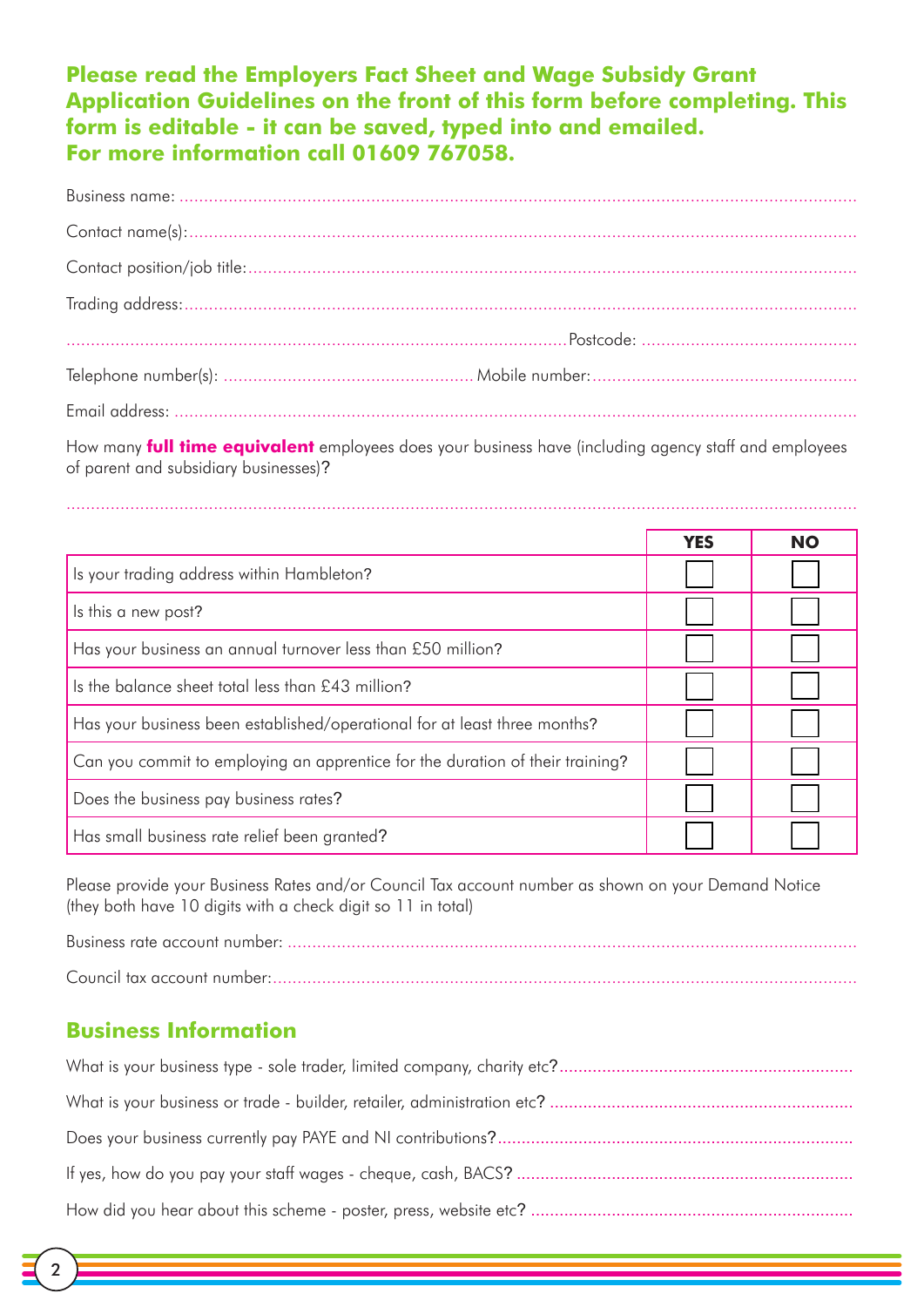# **Apprentice Information** - please **include a job description** with this application

| When do you want the apprentice to start? $/$ $/20$                                            |
|------------------------------------------------------------------------------------------------|
| Where will the apprentice's workplace be? (include address if different to business' address): |

Name of accredited Training Provider:........................................................................................................................ Title and level of Apprenticeship:.................................................................................................................................

# **Declaration of Interest**

|                                                                                                                                              | NO |
|----------------------------------------------------------------------------------------------------------------------------------------------|----|
| Are any of the Senior Managers of your business related to any member or<br>officer of the council or is a member or officer of the council? |    |

If yes please give name and relationship/role:...............................................................................................

|                                                                            | <b>YES</b> | NO |
|----------------------------------------------------------------------------|------------|----|
| Are any of the Senior Managers of your business related to the apprentice? |            |    |

If yes please give name and relationship/role:...............................................................................................